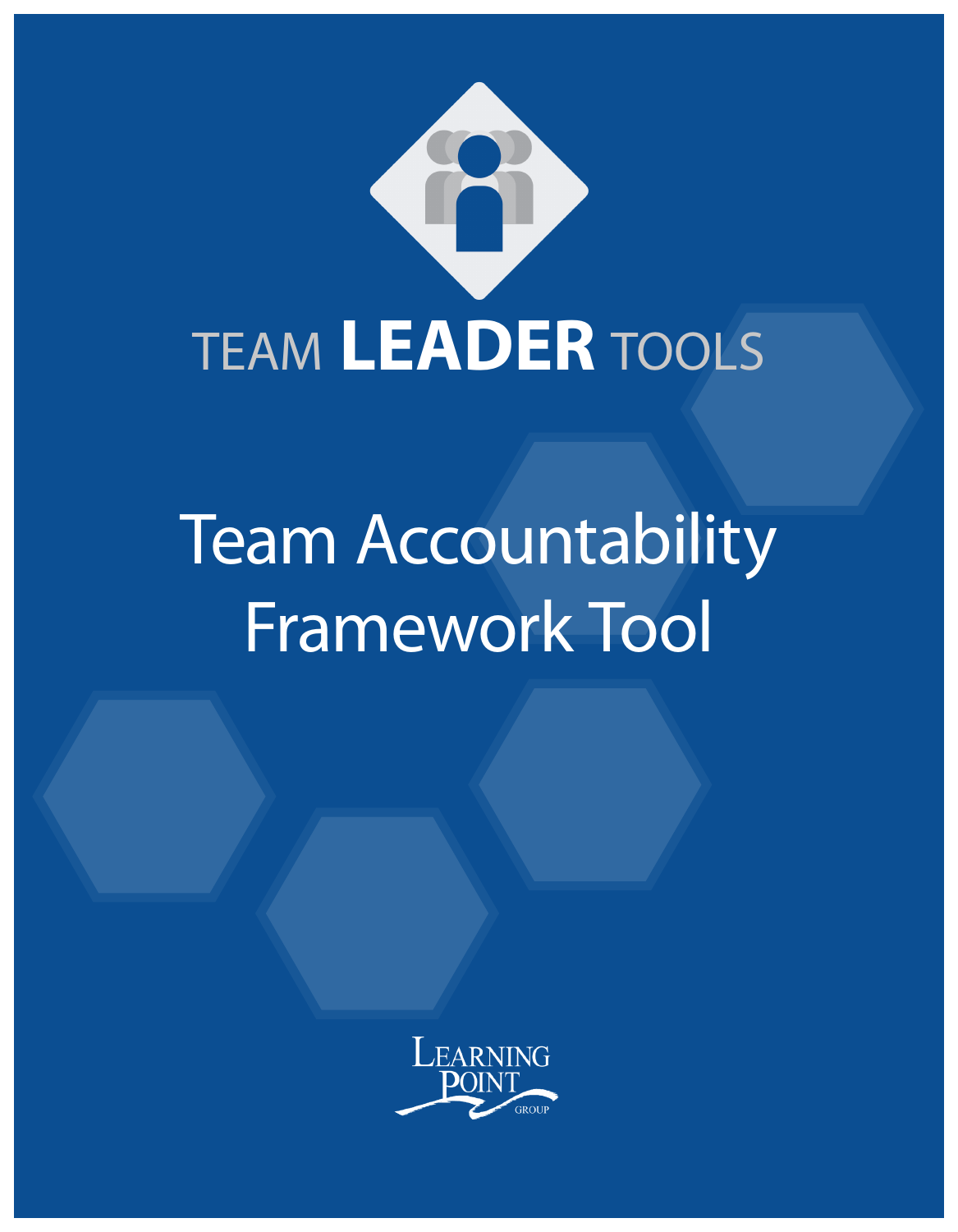### **Team Accountability Framework Overview**

#### **What and Why**

Team accountability occurs when team members, individually and collectively, make a genuine commitment to the team's success. Team accountability is manifest most clearly by how well the team establishes realistic expectations and then lives to those expectations.

Team accountability helps to build team trust and commitment. Communication is open and team members work harder to achieve desired results. There is shared commitment to team goals. Team members are more open to giving and receiving feedback. The team as a whole has more credibility. The team enjoys more confidence in achieving desired results.

#### **How**

The following key actions can help your team discuss and develop team accountability.

- 1. Use the Accountability Framework to help your team learn about and discuss the importance of accountability within the team.
- 2. Use the Team Accountability Definitions Worksheet to help your team clarify specific definitions for each of the six accountability factors - as they would manifest themselves within your team.
- 3. Use the Team Accountability Team Assessment Worksheet to help the team as a whole assess and strengthen team accountability.
- 4. Use the Team Accountability Individual Assessment Worksheet to help individual team members assess and strengthen their own level of accountability.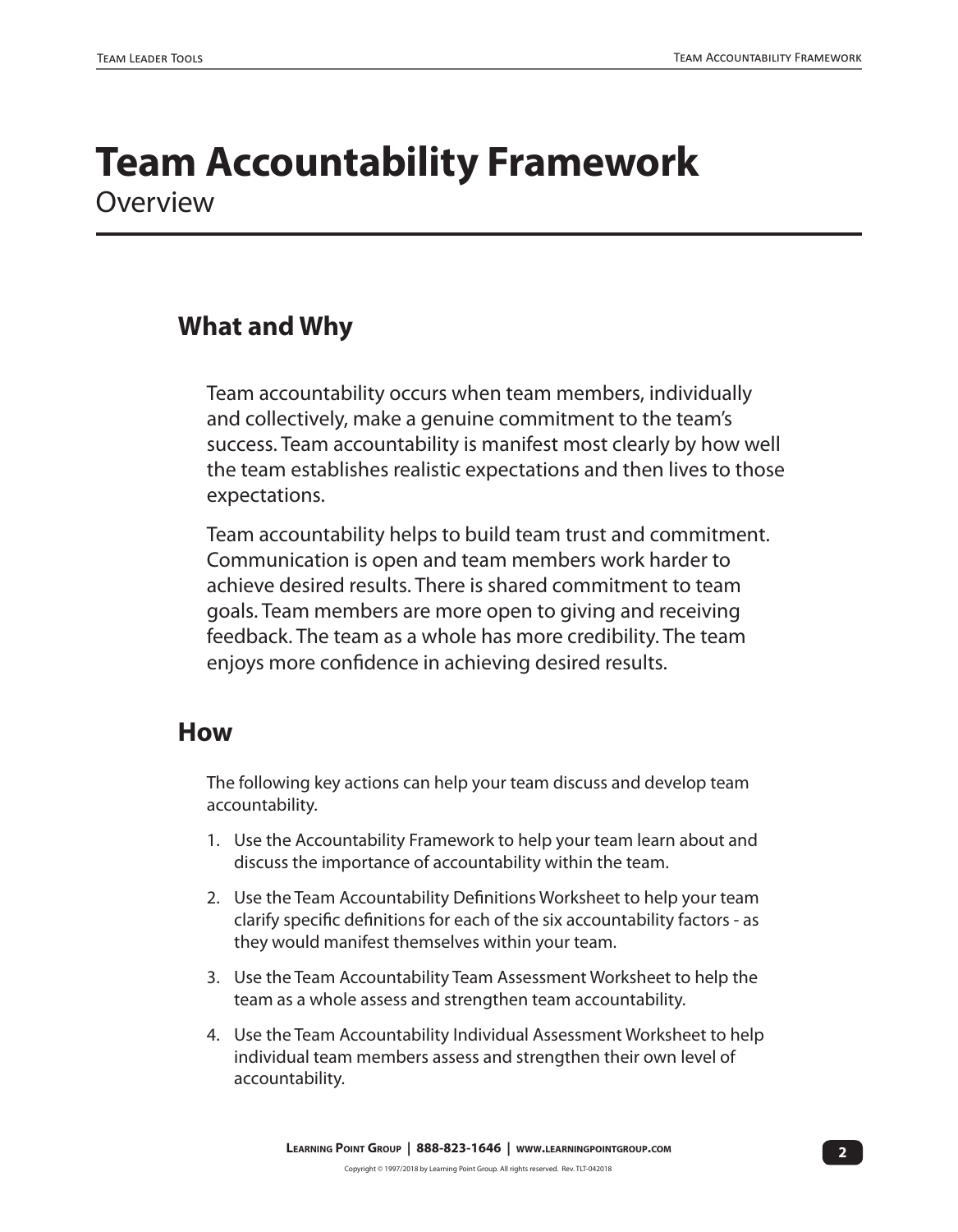

**Team Accountability** Accountability Framework

Team accountability is manifest most clearly by how well the team establishes realistic expectations and then lives to those expectations.

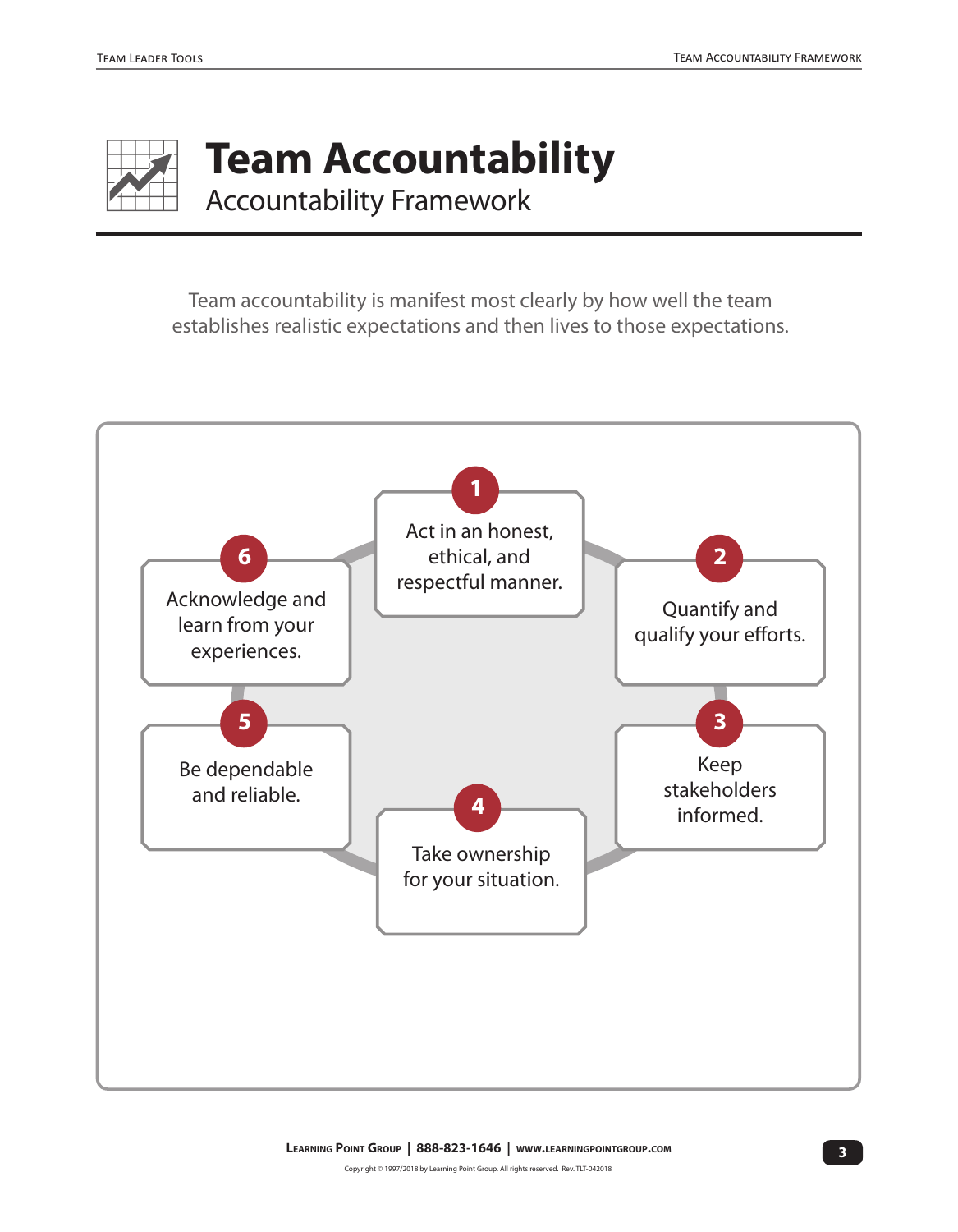

**Accountability Framework** Team Definitions Worksheet

**Use this worksheet to define what accountability should look like within your team.**

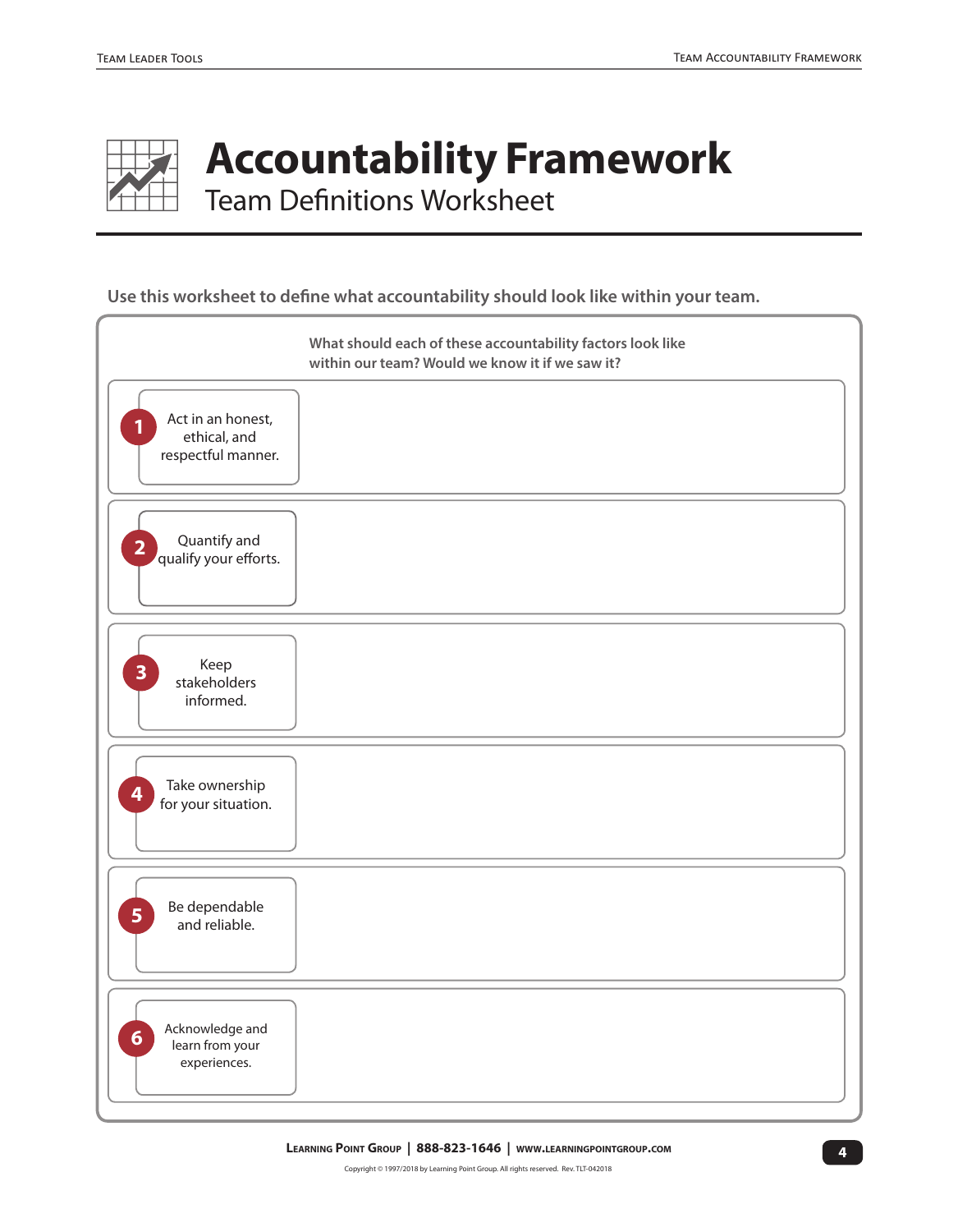

**Accountability Framework** Team Assessment

**Use this worksheet to assess and discuss how your team can increase team accountability.**

| Act in an honest,<br>ethical, and<br>respectful manner. | <b>START</b> | STOP        | CONTINUE |
|---------------------------------------------------------|--------------|-------------|----------|
| Quantify and<br>qualify your efforts.                   | <b>START</b> | STOP        | CONTINUE |
| Keep<br>stakeholders<br>informed.                       | <b>START</b> | STOP        | CONTINUE |
| Take ownership<br>for your situation.                   | START        | STOP        | CONTINUE |
| Be dependable<br>and reliable.                          | <b>START</b> | <b>STOP</b> | CONTINUE |
| Acknowledge and<br>learn from your ex-<br>periences.    | <b>START</b> | <b>STOP</b> | CONTINUE |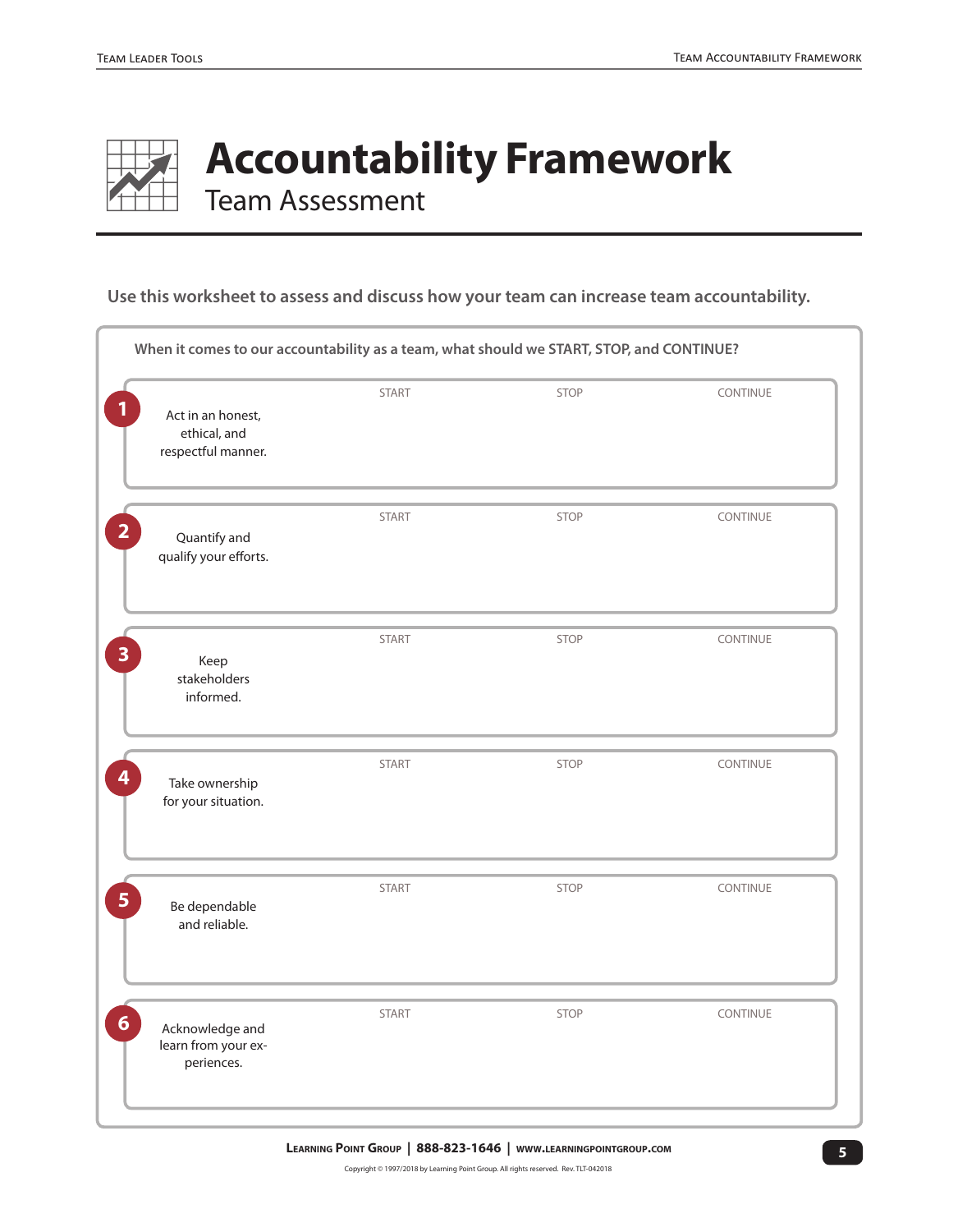

## **Accountability Framework** Team Application Worksheet

**Use this worksheet discuss how accountability applies to a specific team situation.**



Copyright © 1997/2018 by Learning Point Group. All rights reserved. Rev. TLT-042018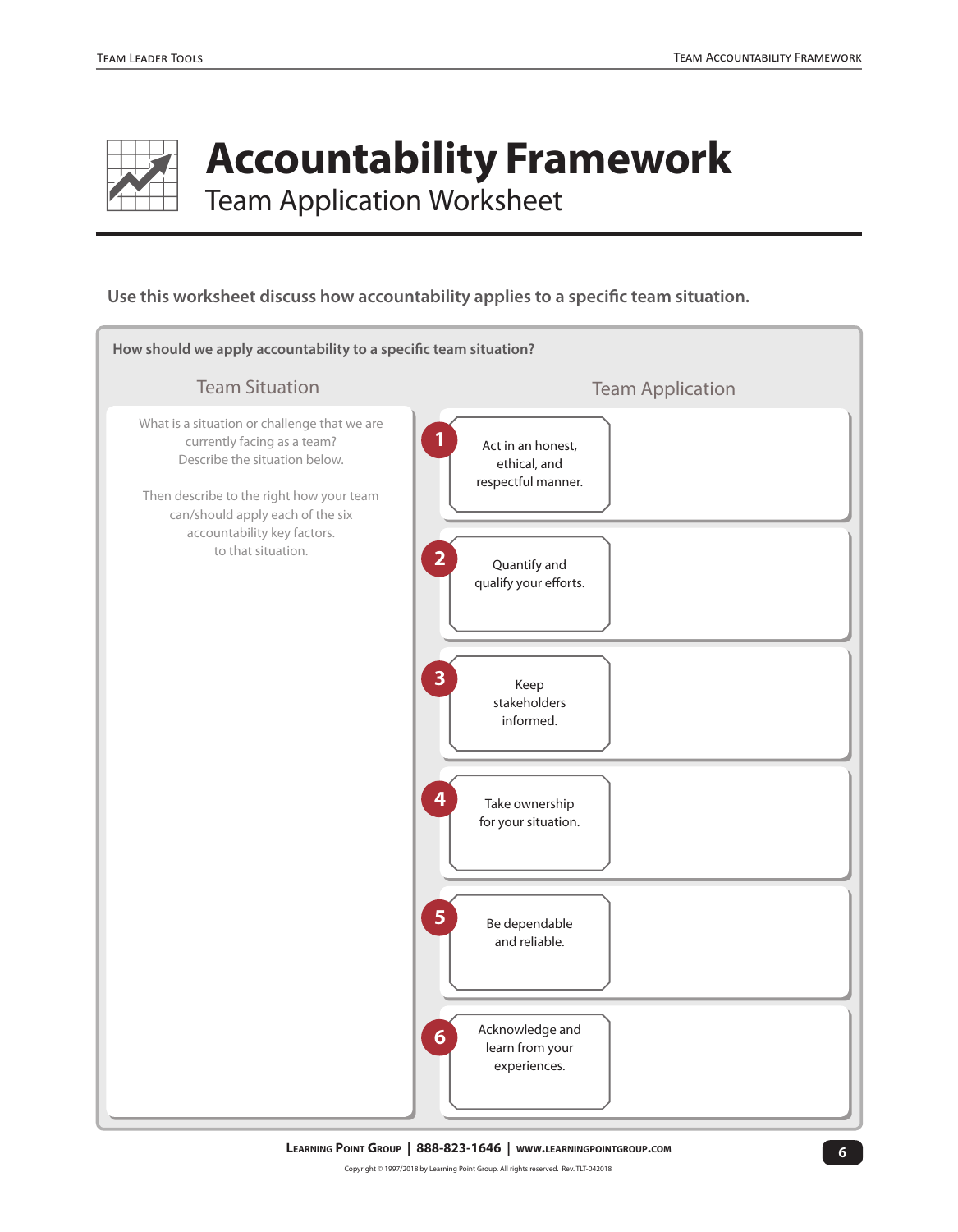

**Accountability Framework** Team Member Assessment

**Use this worksheet to assess how you personally can increase your own accountability.**

|                                                         | <b>START</b> | STOP        | CONTINUE |
|---------------------------------------------------------|--------------|-------------|----------|
| Act in an honest,<br>ethical, and<br>respectful manner. |              |             |          |
| Quantify and<br>qualify your efforts.                   | <b>START</b> | <b>STOP</b> | CONTINUE |
| Keep<br>stakeholders                                    | <b>START</b> | STOP        | CONTINUE |
| informed.                                               |              |             |          |
| Take ownership<br>for your situation.                   | <b>START</b> | <b>STOP</b> | CONTINUE |
| Be dependable<br>and reliable.                          | <b>START</b> | STOP        | CONTINUE |
| Acknowledge and<br>learn from your ex-<br>periences.    | <b>START</b> | <b>STOP</b> | CONTINUE |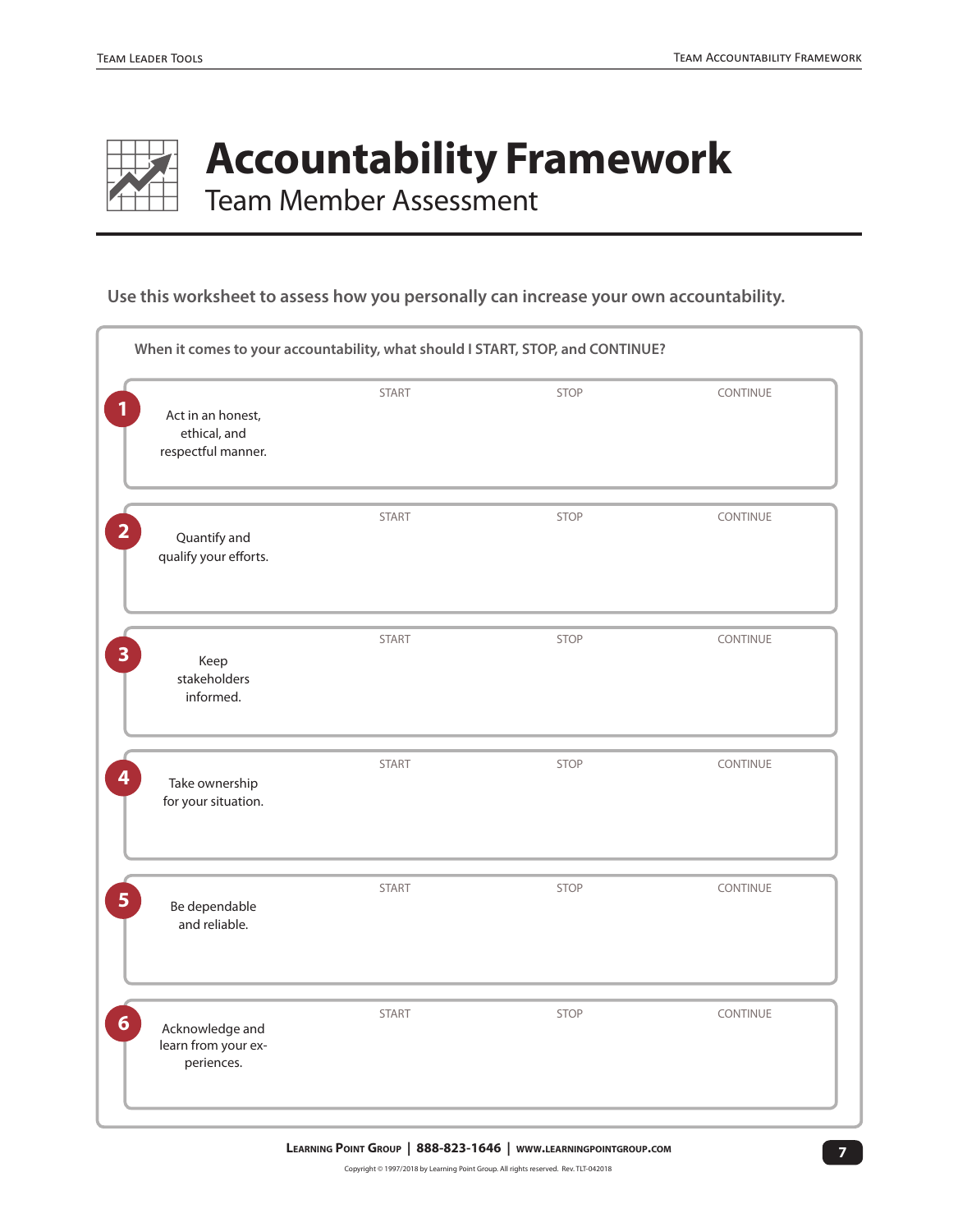

## **Accountability Framework**

Team Member Application Worksheet

#### **Use this worksheet determine how to personally apply accountability to a specific situation.**